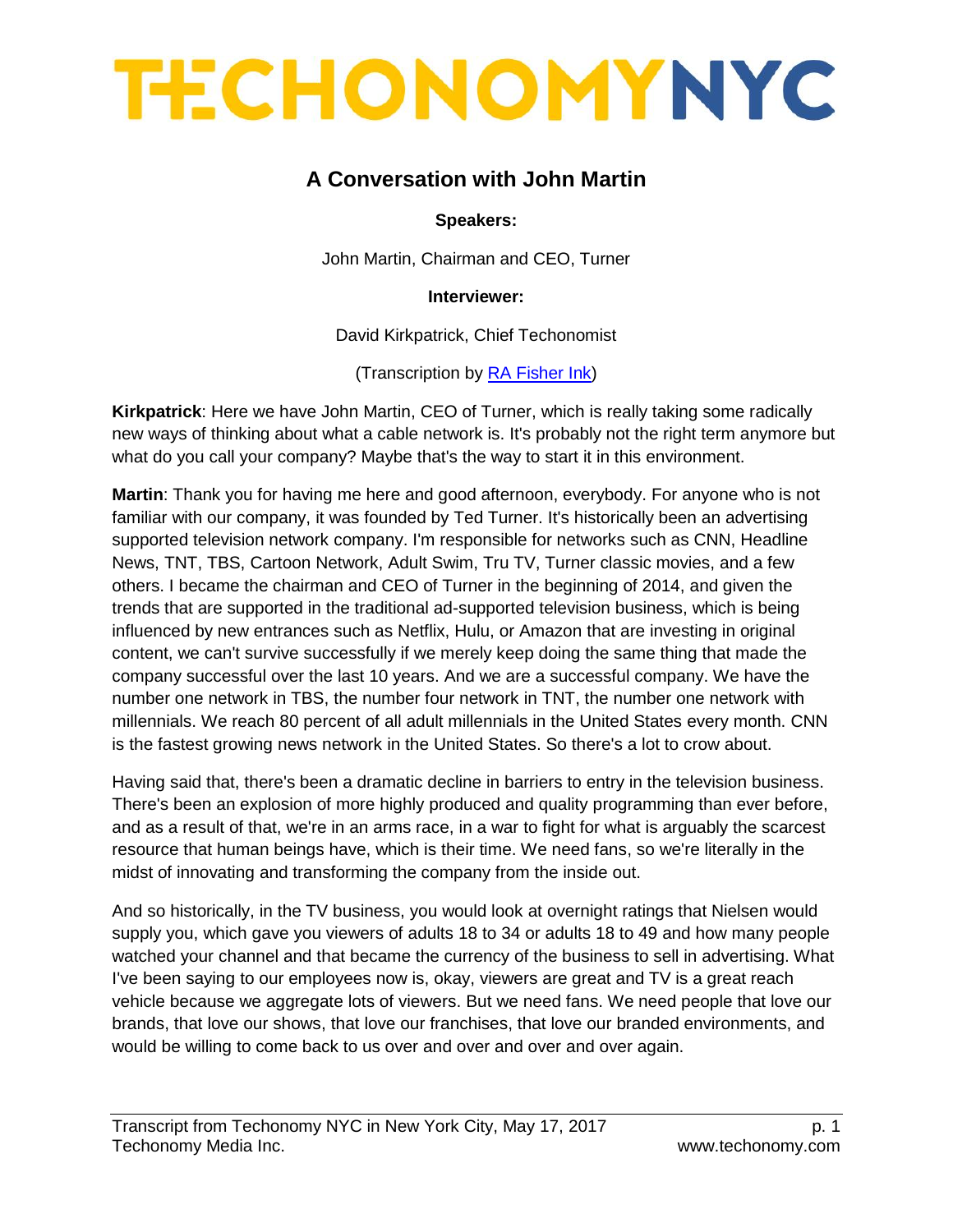The one personal example that I always typically use is—I don't know, does anybody like *Game of Thrones*? HBO could put anything anywhere on *Game of Thrones* and I'm there. And I'd pay money for it, I'd spend time for it, because I'm a fan. That's what we need.

**Kirkpatrick**: Well, I asked you on the phone, you know, Hulu has kind of been struggling along for a while. You guys are among those invested in it, and now it has *The Handmaid's Tale* and wow, it's transforming its image in the whole ecosystem.

**Martin**: A hit show can do that. That is the nice thing about the business.

**Kirkpatrick**: So in really going back to your issue about the battle for attention, this is becoming a huge topic in the tech industry itself because Facebook and Google in particular are your real enemies there because they are so good at commanding attention. As one pundit has been saying recently, you know, they each have like a thousand engineers whose whole job is to figure out how to keep your attention and keep you from clicking away. So you have to have a very strong pull to get people to do something different. But obviously, you have some very powerful brands and networks that are doing that.

**Martin:** Well, we do, and I appreciate your kindness in the way you asked the question. But one of the things that has changed dramatically over the last several years at Turner is we realize that we have to become much, much more capable and sophisticated in technology. It used to be that we would have our signal that would get sent up to a satellite and then we called it a day, because we were a wholesaler and we were in business with cable satellite telco partners. By the way, these partners pay us \$5.5 billion dollars a year. We love them. But—and there's always been an argument in the media business, or in the video content business, is content king or is distribution king? And now I would submit that neither one of them independently are king because the third leg of the stool, which has become incredibly clear, is the consumer experience is just as important, if not more important sometimes than the quality of the premium content itself.

**Kirkpatrick**: It's intertwined with both aspects of that equation.

**Martin**: Correct. So as a wholesaler, historically, we've been very limited in how we're able to influence the consumer experience because we've dependent on cable satellite and telcos to innovate. And so I can take a shot at one of the cable companies, can't I? We've got to have a little bit of fun.

**Kirkpatrick**: Yes. We'd love that. The more the better.

**Martin**: Yes. I'm a Time Warner Cable customer, which now was bought by Charter. By the way, the service hasn't gotten any better. The experience sucks.

**Kirkpatrick**: We all love our cable networks, don't we? Don't we love our cable networks so much?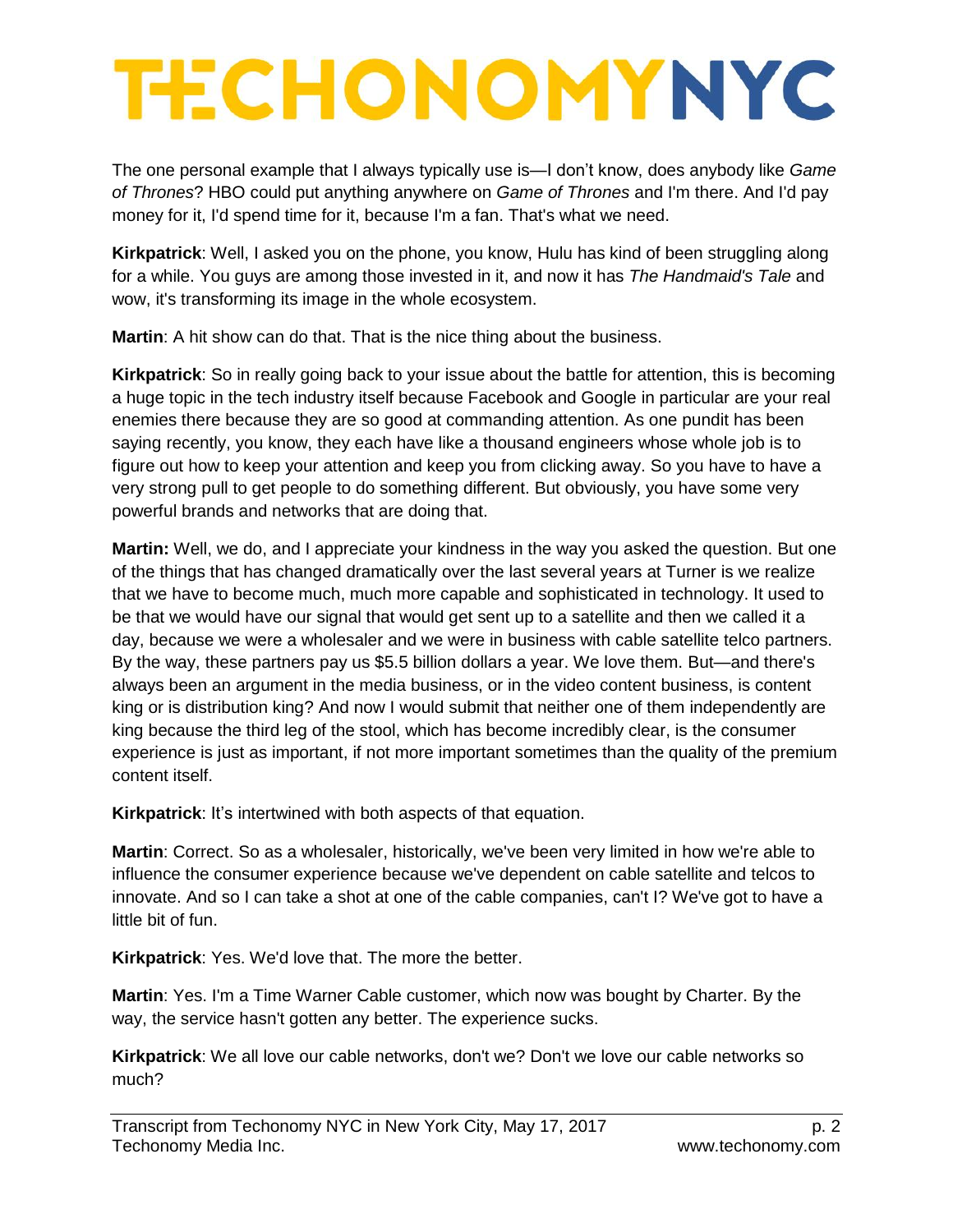**Martin**: Well, the experience sucks. They are not innovating, they're not focused on what the consumers want and what matters. I wanted to watch HBO Go two weeks ago, which is advertised to me as a free service by virtue of being a Time Warner Cable customer, which is now owned by Charter, and it took me 45 minutes, I couldn't figure out how to get HBO Go to work.

Then I said, all right, well, I like *Homeland* so maybe I'll try Showtime Go. Another 45 minutes, couldn't figure out how to get that thing to work. So I wasted 90 minutes and then I went to Netflix and watched a pretty good TV show.

That's the difference. That's what we're competing against. So ultimately, what I've been talking about as the CEO of Turner is over the longer term we are going to need to be responsible, I believe, for owning and controlling the end to end consumer experience.

**Kirkpatrick**: Okay, but didn't you say that those people give you six and a half billion?

**Martin**: Five and a half billion. It should be six and a half. Now that you said should be six and a half. We'll get working on that tomorrow.

**Kirkpatrick**: Well, you've got to hold on to that revenue.

**Martin**: That's the balancing act.

**Kirkpatrick**: That sounds hard.

**Martin**: Yes. I have a hard job.

**Kirkpatrick**: Yes.

#### [LAUGHTER]

**Martin**: But that's a little bit of the prisoner's dilemma, right? How do you innovate and serve ultimately what the consumer is going to expect? Because the consumers are going to ultimately move to experiences that they know and love. And I think, you know, video content in general across the United States, consumption is increasing but it's happening in different ways. More and more of it is happening on these things. And five, seven years ago, if somebody told me that adults would have the patience to watch a full-length movie on one of these, I would be like, good luck with that, because I'm an 80-inch on the wall guy. But you know what? They are. And the fastest growth in video consumption over the next five to seven years is going to be in mobile. So we thankfully, as you kindly said, we have strong brands, but more and more we need to figure out how to get our brands in front of where consumers want to experience them. So CNN, as an example. I hope everybody watches CNN. There's no Fox News fans here, are there?

**Kirkpatrick**: There probably are. But everyone here probably watches CNN even if they also watch Fox.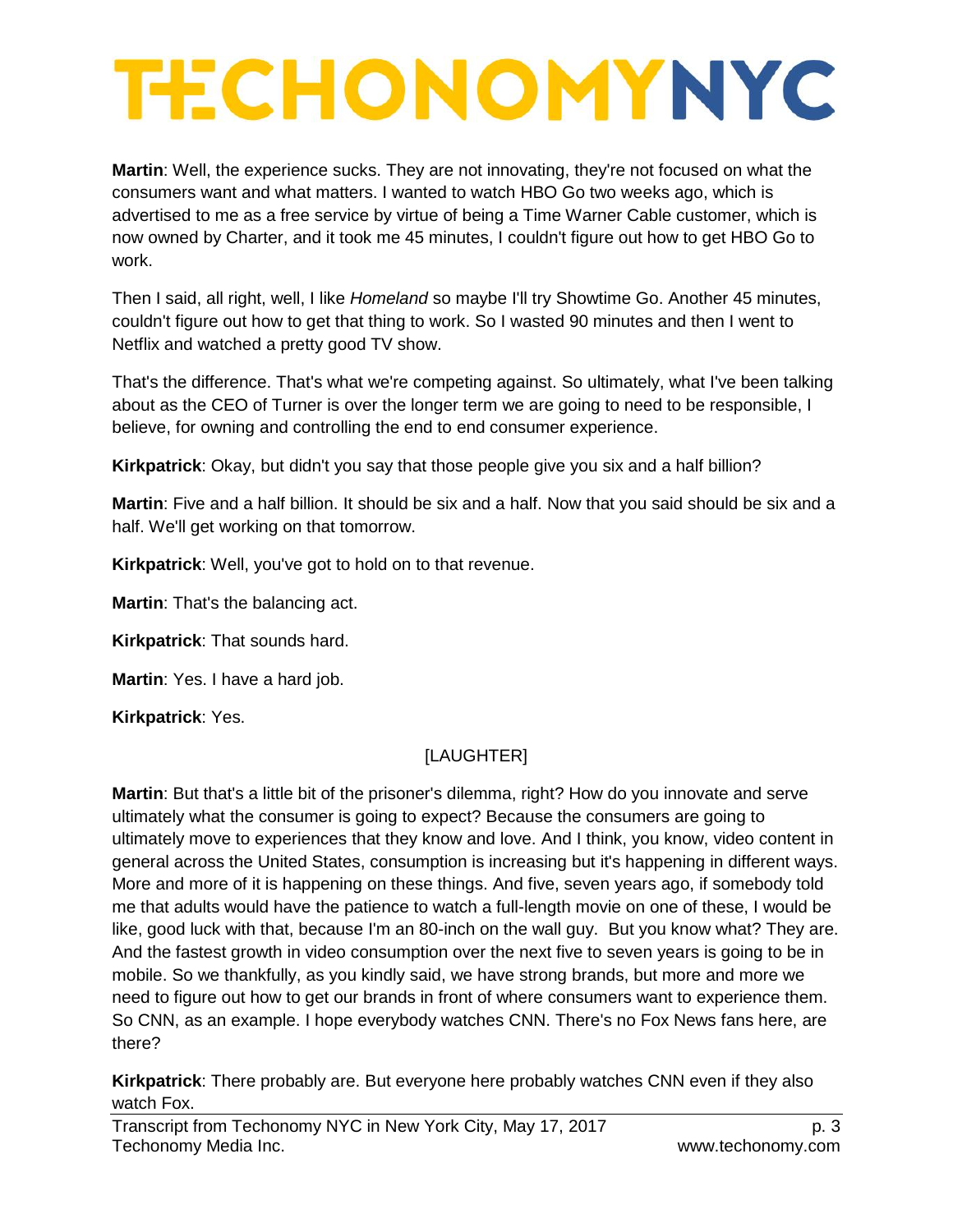**Martin**: Well, this is a relatively young group so I don't think anybody could watch Fox News.

#### [LAUGHTER]

I'm just having a little fun.

**Kirkpatrick**: CNN plays a major role in the media ecosystem.

**Martin**: I'm sorry, that was a bad joke. But if you look at the average age of the adults in the United States who watch CNN, the linear network, it's 58 years old. Three years ago, it was 62. So we're actually bucking the trend in the television ecosystem by getting younger, and we're working hard at that.

So it's 58 on TV. The average age of an adult in the United States who consumes CNN on their desktop cnn.com is 48. Then if you go to a mobile device, the average age of somebody who's consuming CNN on a mobile app is 38.

**Kirkpatrick**: Wow, that's interesting.

**Martin**: And then if you say—because my daughter is 19 years old. She's a sophomore at NYU. I had her when I was three.

#### [LAUGHTER]

She interacts with CNN but she does two things in the morning when she wakes up. She goes to Instagram and she goes to Snapchat. So she's consuming news via Snapchat, and the average age of somebody consuming CNN on Snapchat is 27.

So we have to think about how to capture audiences across decades worth of genres, and what's really critically important is you have to think about it very, very differently because the CNN experience on Snapchat is significantly different from what the CNN experience would be on the TV.

**Kirkpatrick**: Going to your earlier point, you're controlling the interface and the direct customer connection on all of those age groups except for the oldest one.

**Martin**: Correct. We have a lot of input into that.

**Kirkpatrick**: But I mean you design a SnapChat channel or whatever, right?

**Martin**: Yes. And Jeff Zucker, who runs CNN, is doing an incredibly fantastic job in what is a very tough job. The discussions that he and I have with respect to the importance of the CNN brand, we have to have nothing short of the best digital products in the world, and that's still very much a work in progress. But yet, we've been number one overall in terms of news service with CNN, number one in politics, number three with CNN Money. We're starting to move into verticals and I'm really proud of what the brand permission CNN has and how that can travel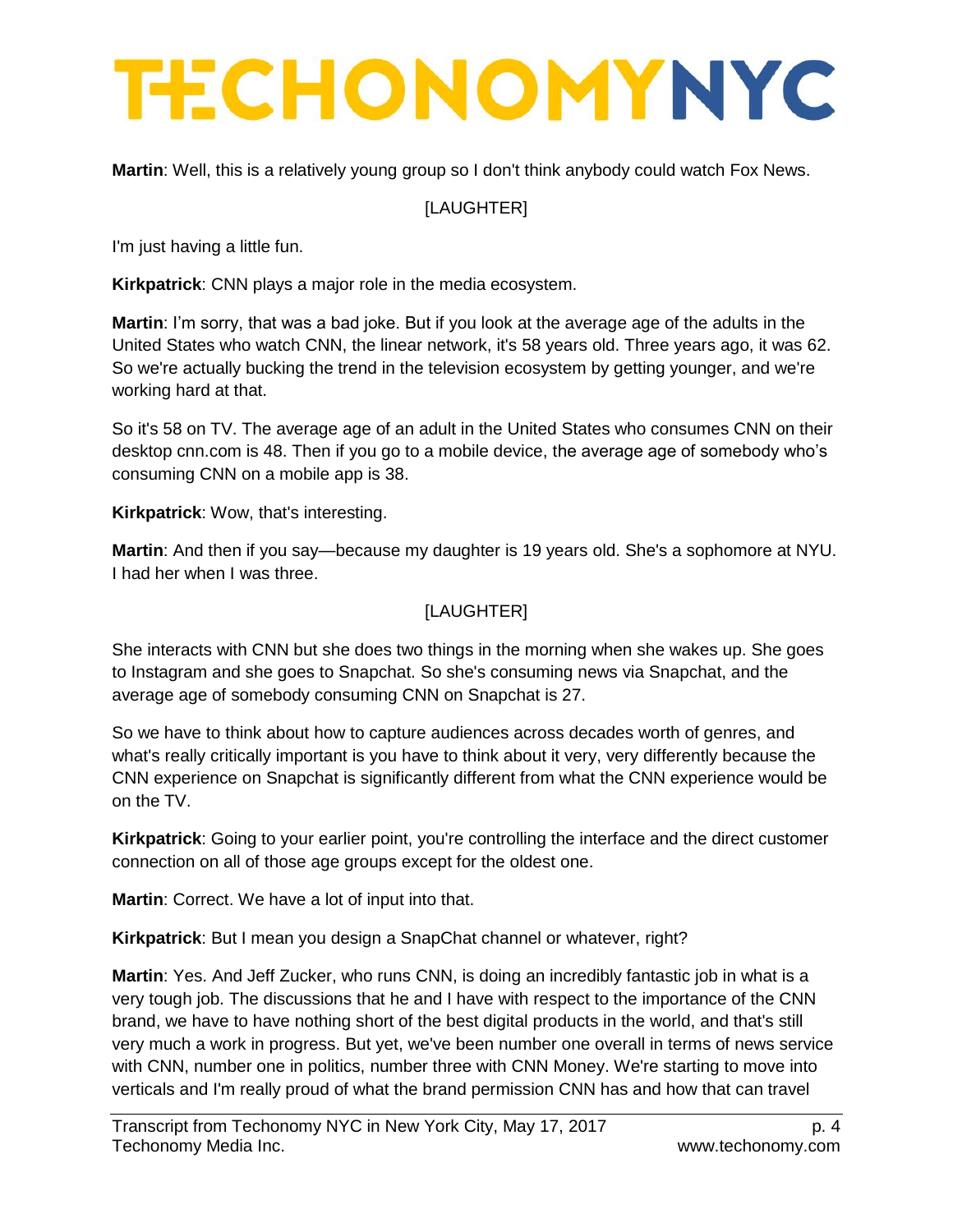globally, and when you can compare it to those news organizations that people most often compare CNN to in the United States, almost none of them have a significant digital presence and none of them are really global. So we're doing fine.

**Kirkpatrick**: Yes, well, you're so global, it's true. A couple quick things I want to hit before we go to the audience, but I want to hear from them. Well, first of all, you told me on the phone that you had experienced sort of a prototype beta video distribution thing when you were in Atlanta. Is that something you can talk about, like what might be coming, that kind of thing, and how it could possibly work?

**Martin:** Yes, I'll talk about it for a few minutes. Jeremy Legg, our chief technology officer, if anyone really wants to know how it works, go see him.

**Kirkpatrick**: Yeah, I'm not talking about the detailed mechanics but the idea that there's almost an Internet-like way—

**Martin**: But here's the idea. The idea is that very soon, very, very soon, we will be able to, by virtue of combining the traditional broadcast and IP stacks, video stacks, we will be able to essentially serve different versions of linear television networks to consumers.

**Kirkpatrick**: Over the cable system?

**Martin**: Yes. So let's say I've got two kids who are Cartoon Network viewers. One is a female, one is a male. The female loves "Power Puff Girls" and the male loves "Teen Titans." We will be able to understand over time, through a variety of mechanisms, who is watching TV and we will be serving linear video content to those individuals based on the probability that they will have a higher likelihood of wanting to watch it. That's a crazy idea in the TV business. Never been done before.

**Kirkpatrick:** Well, it keeps the cable systems in the loop to keep paying you that five and-a-half billion too.

**Martin**: Well, no, they're going to have to pay us a lot more.

**Kirkpatrick**: Now, is that because the cable systems also provide the Internet access typically that that's possible?

**Martin**: Well, it's Internet-connected TVs. So if you have an Internet-connected TV, whether the cable system is providing it or some other—I mean, anybody. You just need an Internet connection.

**Kirkpatrick**: You predict we will be experiencing your channels that way within the not distant future.

**Martin**: How long?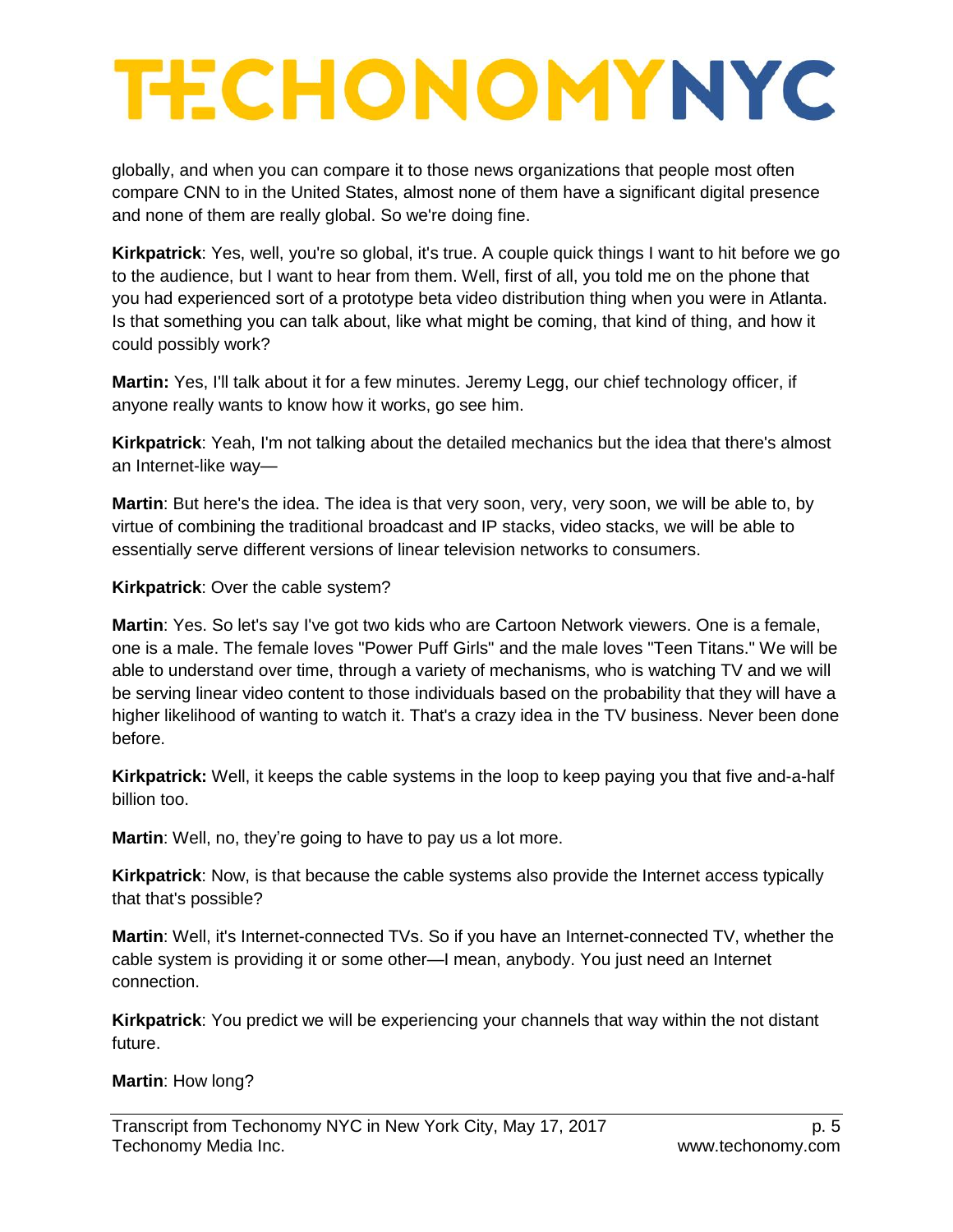#### One year?

**Audience:** Some of it you can do now. You know, running it through the cable boxes, you're probably looking at about a year.

**Kirkpatrick**: Wow, that's very cool. Okay, the other quick thing I wanted to ask you about, one of the things that most surprised me when I was prepping—I actually went to hear John speak at another talk recently—is his commitment to eSports. How many people here have never heard of eSports? Okay, there's a fair number. What is it and why are you committed to it?

**Martin**: I hadn't heard much before a couple years ago. Somebody came and said, "We have this incredible first-mover advantage idea in eSports." And I said, "Well, what the hell is that?" And now I have a ten-year-old son, this is all this kid does, except when I constrain him and make him do homework and eat vegetables. But the idea of eSports is individuals, viewers, fans, watching professional gamers.

**Kirkpatrick**: Video gamers.

**Martin**: Video gamers play video games. So whether it's Minecraft or any of the competitive games that are being broadcast, it is an enormous viewer phenomenon. They're selling out arenas. When my son goes, "Well, Dad, you know that guy is an athlete," I'm like, "No he's not, he's a video gamer," but he is an athlete. He's an e-athlete because his skills are better than anybody else who is actually trying to do that.

**Kirkpatrick**: And where do you make money on that, though? Where's the business there?

**Martin**: Well, we are the broadcast partner, the license partner for the television rights and we also broadcast on Twitch.

**Kirkpatrick**: Which is owned by Amazon. So they're the distributor in that case. Okay, I just had to get you to mention that because I thought it was so cool. Who has a question for John, or a comment?

**Flick**: Hi, I'm Charlene Flick. I'm a technology attorney and I'm also the founder of New York's Virtual Reality Content Creators. Lately I've been immersed in VR and AR, and I know that you've had some experiments, but I want to know to what extent and if you have faith in the medium.

**Kirkpatrick:** Great question. If you don't say yes, you're in trouble.

**Martin**: I was just going got say, I—and you've heard me talk about this before. When 3D came on and everybody thought that 3D was going to transform the television business, I never believed it. VR is something that's completely different. It's like going from a 56k modem to broadband. Now, it's not going to be applicable for every single video content experience but when you're in a virtual reality or an augmented reality type of environment, it's a game changer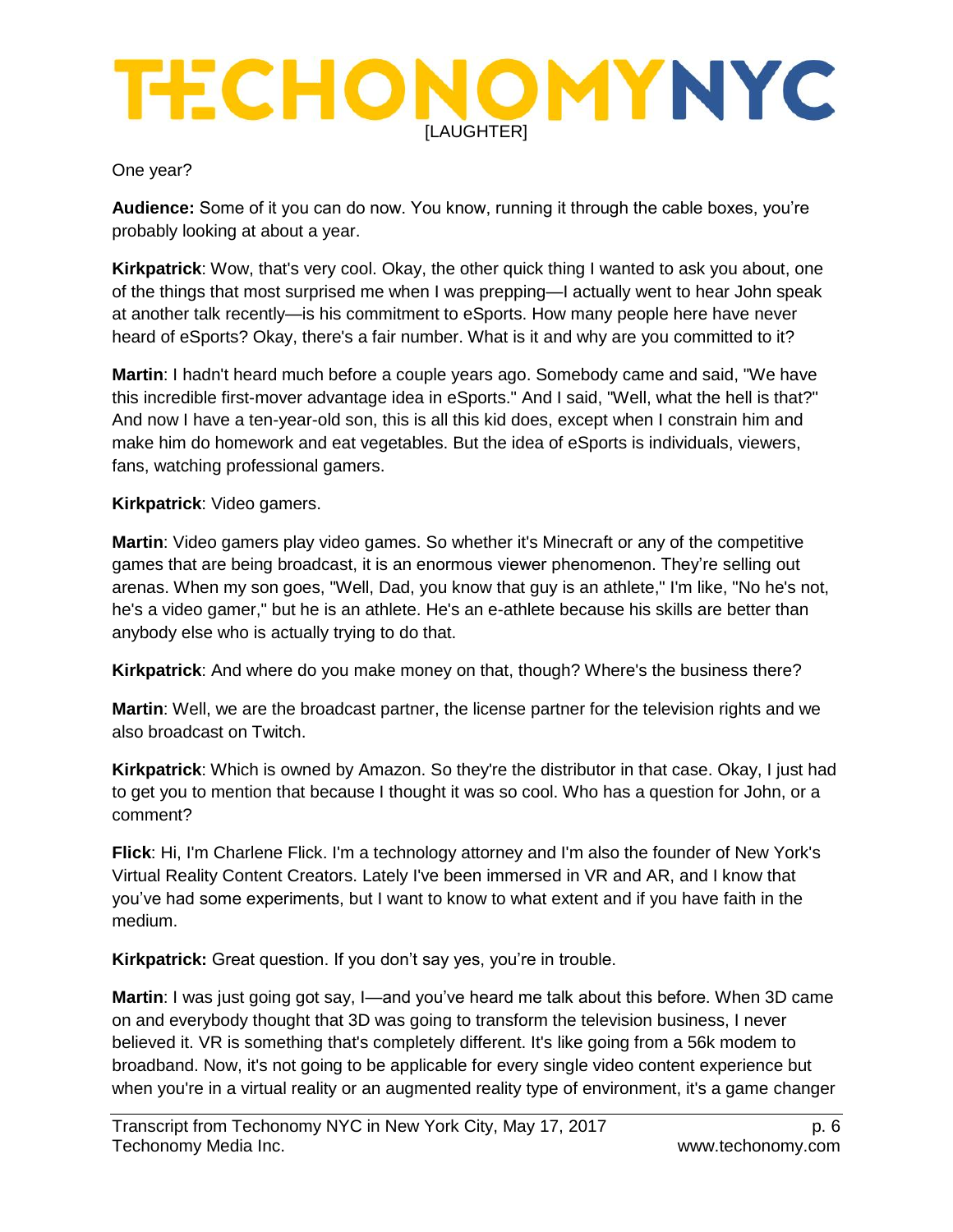in terms of what the experience is and the applications that we might be able to run through that. So we are trying to move at Turner quickly to try to figure out, but a lot of it, admittedly, is experimentation. What video lends itself to appropriate VR experiences? How do we make money on it? Who do we work with in terms of hardware solution? But I think it's going to be enormously huge.

So yes, I've seen Cartoon Network VR stuff, I've seen gaming VR stuff, but one of the most incredible VR experiences that I saw was a CNN one where I was essentially dropped off on a street in Afghanistan and I was standing next to an international correspondent. And I mean, it really sort of messes with your brain a little bit. But it was unbelievable. It was really unbelievable. So I think we are in the very, very early stages of understanding the power and the impact that this technology can have on our business. But I believe—because again, I believe in the consumer experience and if consumers are fans and they get great experiences, then they are going to spend time and they are willing to spend money. And I think VR and AR are going to be hugely impactful. And I'm in love with my Alexa too.

**Kirkpatrick**: Oh, so you're going to have CNN content on there? Is it on there already?

**Martin:** We already do.

**Kirkpatrick:** Do you have to invoke the skill first and then you—

**Martin:** Well, what's the skill? "Alexa, play CNN."

**Kirkpatrick:** You just say it? Okay.

**Martin:** Yes.

**Kirkpatrick:** I have a cutting edge question for you. Since Amazon just last week announced Alexa's going to have a screen—I already ordered two of them the day they announced it because I thought it was so cool. Is that a place where CNN content might flow?

**Martin:** Possibly.

**Kirkpatrick:** I'm sure they haven't licensed that opportunity to you yet but you would be interested, I assume.

**Martin:** Yes, it's another opportunity to deliver video over IP.

**Audience:** I actually am really interested in eSports and AR and VR but the question that just popped into my mind is, I think a few weeks back, Hearst announced that 25% of their profit came from business services and like floor wax and stuff. Are there aspects of your business that aren't necessarily focused on leading edge technology development, where maybe to everyone's surprise, quite a bit of your profitability comes from? Maybe like old world stuff or things that aren't—